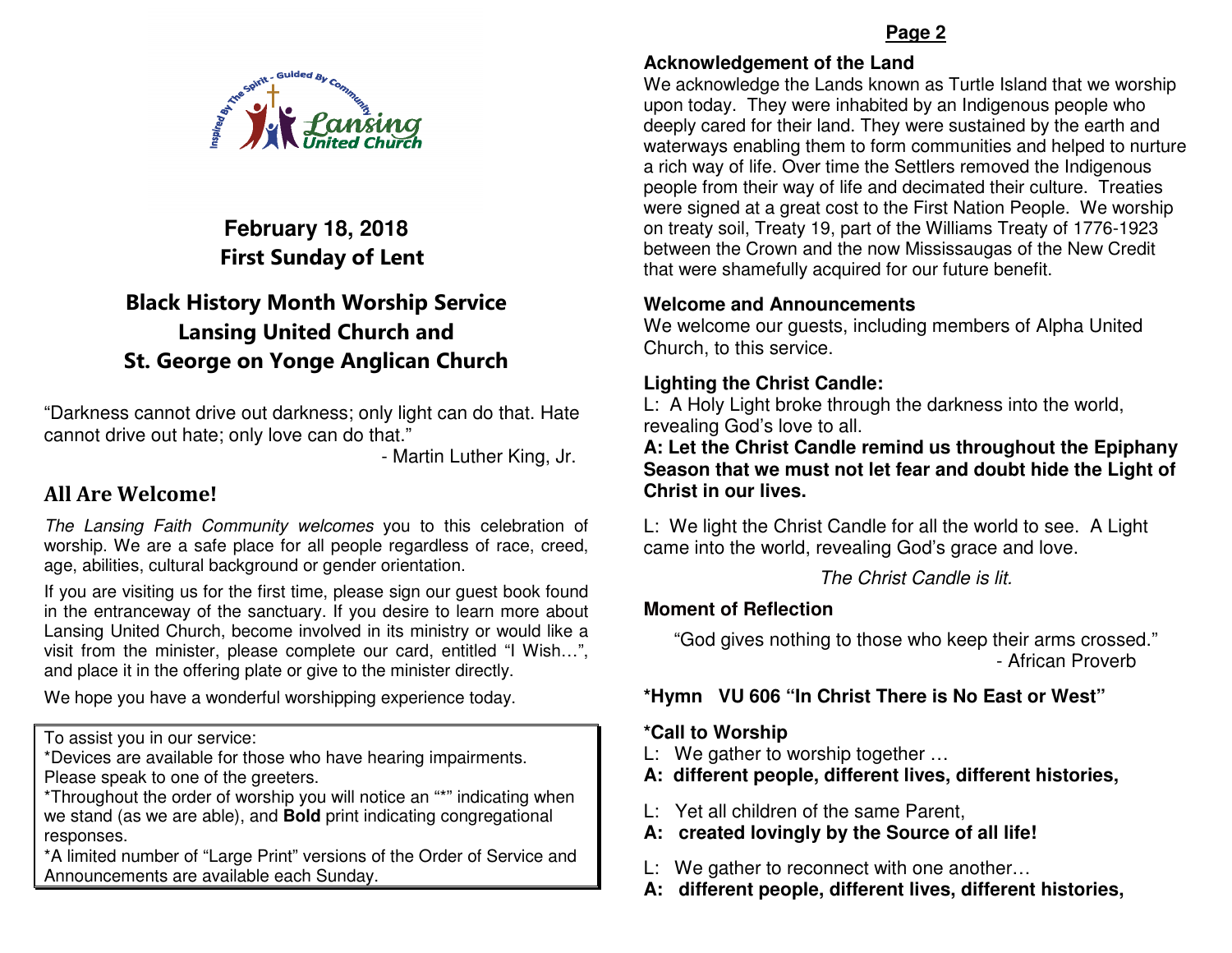L: Yet all disciples of one Teacher,

### **A: Jesus, the Word made flesh, dwelling among us.**

L: We gather with different joys and sorrows, different hopes and fears...

## **A: different people, different lives, different histories.**

L: Yet one people with one God, one faith, one baptism.

 **A: Let us open ourselves to the presence of God at work in us, among us, and through us.** 

### Please be seated

 **Opening Prayer and The Lord's Prayer** In Unison. **Father of creation, whose Son, Jesus incarnated in time and whose Spirit enlivens our lives today, may we honour the height of your creation, the Human Family, in every hue that you chose to give each person. Jesus, brother of us all, may we witness this Unity of One, as you prayed to the Father "that they all may be one" through the Holy Spirit. Amen** 

**Our Father, who art in heaven, hallowed be thy name. Thy kingdom come, thy will be done, on earth as it is in heaven. Give us this day our daily bread; and forgive us our trespasses, as we forgive those who trespass against us; and lead us not into temptation, but deliver us from evil. For thine is the kingdom, and the power, and the glory forever and ever. Amen** 

**Listening For the Spirit of God through Scriptures:New Testament Scripture**: Acts 10:1-35

### **Response**

 L: For the Word of God in scripture, for the Word of God among us, for the Word of God within us,

**A: we give praise for the presence of God through the Word.** 

**\*Hymn VU 575 "I'm Gonna Live So God Can Use Me"** 

**Dwelling in The Word** "It's All About the Heart"

**Prayers of The People Rev. Leonard Leader** 

**Response MV 175 May We But Wait May we but wait upon Love's word, Knowing our prayer is heard. May we but wait upon Love's word, Knowing our prayer is heard.** 

# **Invitation to the Offering**

**Offertory Music "This Little Light of Mine"** 

**\*Offertory Hymn VU 55 In The Bleak Midwinter, Verse 4 What can I give him, poor as I am? If I were a shepherd, I would bring a lamb; If I were a wise man, I would do my part; Yet what I can I give him - give my heart.** 

**Offertory Prayer** 

**\*Hymn VU 577 "I've Got Peace Like a River"**

**Vote of Thanks** 

**Benediction** 

**Threefold Amen** 

**Postlude Vocal Solo: "Love in Any Language"** 

"The Worship has ended, the service has begun"

"Bringing the gifts that my ancestors gave, I am the dream and the hope of the slave. I rise. I rise. I rise." - Maya Angelou

Music Copyright Licence No. 309-4574

Thank you to those who participated in our Service today: Guest Speaker: Miranda Farrell-Myers Scripture Reader: Margie Lyttle Ushers: Gail and David Henry Hosts: Anita Ratnaswami, Linda and Bruce Hemming and Members of Lansing United Church Guest Choristers: Lloyd Chung, Joy Davy, Grace McDonald (soloist) Members of the St. George on Yonge Anglican Church and Alpha United Church congregations, and other friends.

## **Our Guest Speaker**

Our guest speaker, Miranda Farrell-Myers, is a Youth Ministry pastor who has been involved in youth ministry for over 30 years. A graduate of University of Guelph, with a Master of Divinity

#### **Page 4**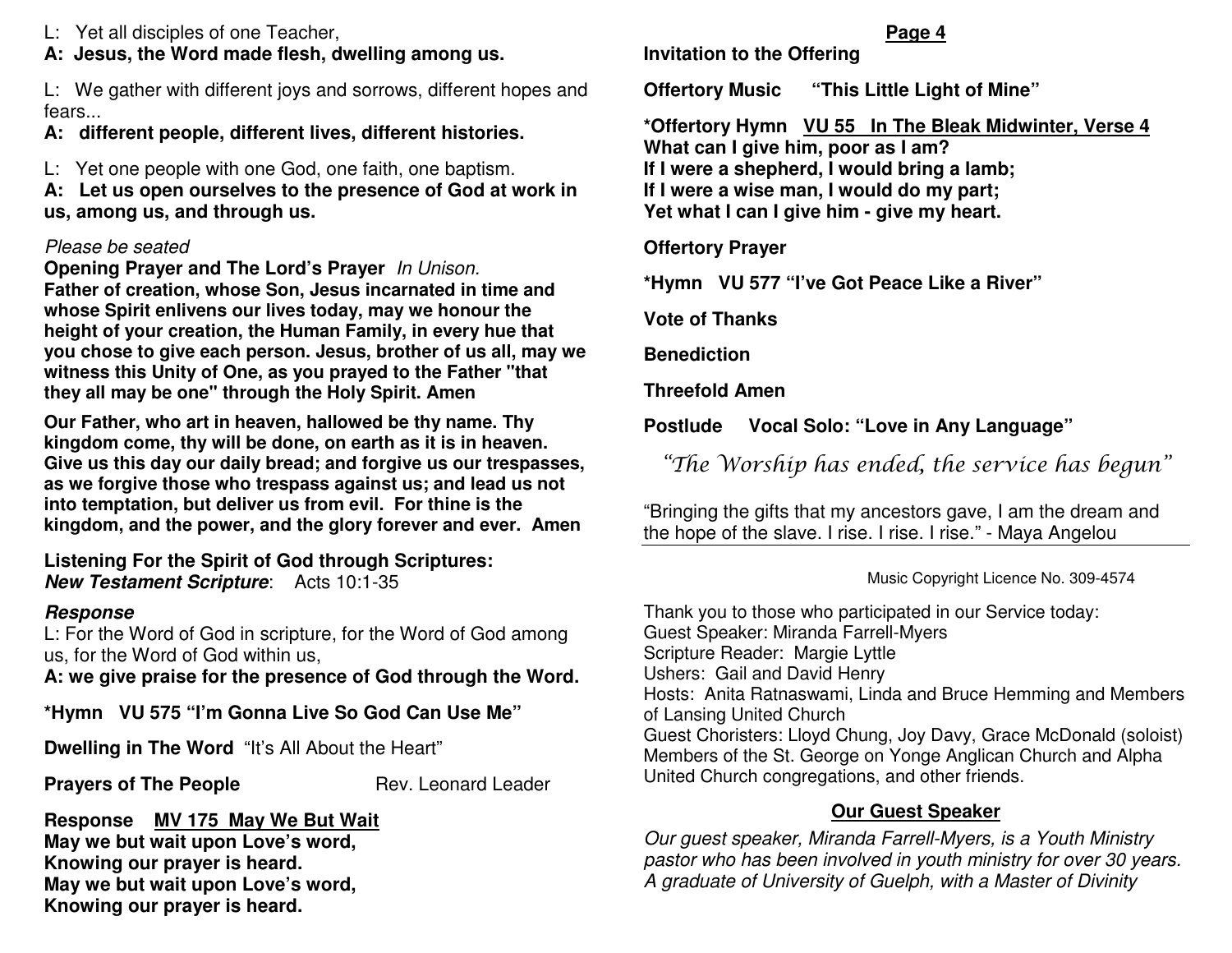degree from Wycliffe College (University of Toronto), she has worked with adults and youth from diverse cultures. Miranda has had extensive hands-on experience in Christian Education (children, youth, young-adults and adults), community outreach, team ministry, and creative worship. Her ministry has also been multi-denominational, including the Wesleyan Methodist, Baptist, United, Presbyterian and Anglican churches.

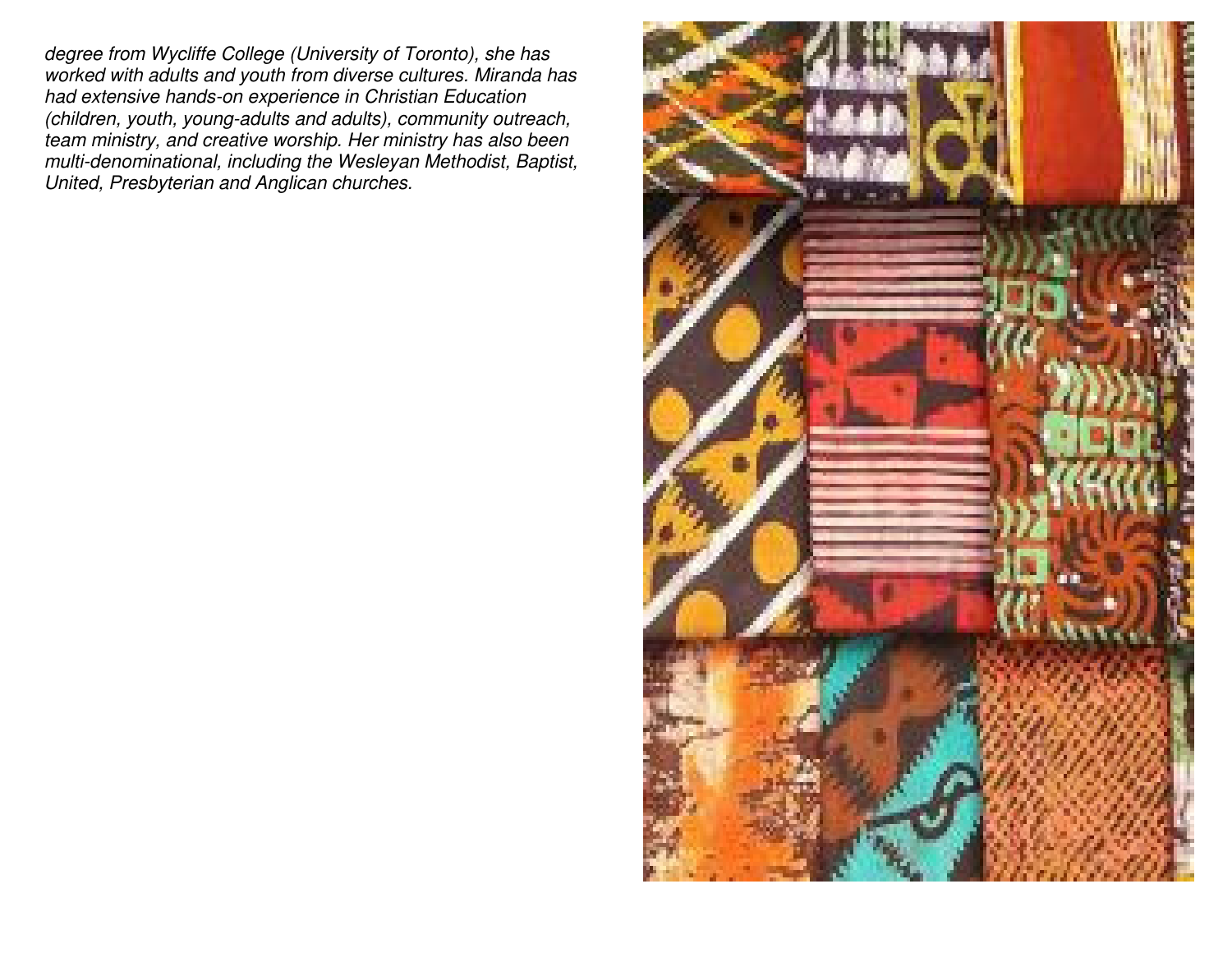# **LANSING UNITED CHURCH Sunday, February 18 Announcements**

## **UPCOMING WORSHIP SERVICES**

**Sunday, February 25 – 10:00 a.m. - Second Sunday of Lent Communion** 

 Scripture Reader: Elaine Kowalchuk Ushers: Blanche Fernandez, Mary Jean Stephen Hosts: Sandy Navarrete, Sandy Mitchell

**Sunday, March 4 – 10:00 a.m. – Third Sunday of Lent**Prayer leader: Scripture Reader: Ushers: Hosts: Marianna Shepherd, Brenda Burton

## UPCOMING CHURCH ACTIVITIES AND MEETINGS

**Tuesday Unit:** Tuesday, February 20 **Worship Ministry:** Tuesday, February 20, 7:00 p.m. **Continuation of ACM**: Sunday, February 25, immediately following our Service.

 **Meeting: Lansing Loft Team and Alpha Representatives** Tuesday, February 27, 6:45 p.m.

## **Outreach Activities and Programs**

 **Lansing Food Bank:** Wednesday and Thursday mornings, 9:00 to 10:45 a.m.

 **Lansing Residence Outreach Service:** Sunday, February 25, 11:15 to 11:45 a.m.

## **ANNOUNCEMENTS**

For **Pastoral Care** needs contact Rev. Bryan at 905-922-8394.

The **Church Office is closed tomorrow**, Monday, February 19, for Family Day.

**Offering Envelopes:** Please ensure that when filling in the front of your offering envelope and assigning your donations to a particular fund, that you assign **all** monies to funds. You can

#### **Page 2**

 write your designation, such as Food Bank or Building Fund Appeal,on the "Other" line. Please do not leave it blank.

As stated in the Minutes, our Annual Congregational Meeting on Sunday, February 7 was suspended due to lack of time. **A continuation of this of the Annual Congregational Meeting** has been called for Sunday, February 25 immediately following our Service.

#### **2018 Lenten Study: "What We Talk About When We Talk About God"** by Rob Bell

This thought-provoking book has been chosen for our Lenten Study because it confronts the status quo and challenges the reader to examine their position and proofs for God's presence in creation.

If you have found yourself stymied in conversation about God's presence or challenged to generate a healthy discussion about God's presence in daily activity, I recommend reading Rob Bell's book, "What We Talk About When We Talk About God". Bell breaks open this discussion through his seven chapters describing how, in today's cultural climate, we can talk about God in a meaningful way. The chapters challenge existing faith suppositions on the existence of God that influence how we articulate God's presence to others. Through his book, Bell attempts to help us with our language and influence our understanding of God through spiritual practice. Rob Bell's writings, ministerial leadership and work were noted by the New York Times in 2011, naming him one of the most influential persons in the USA.

The book is quite readable, and engaging, filled with scientific facts, personal stories and Bell's relentless desire to engage readers to sense the presence of God in our lives with a new understanding and to provide ways for us to articulate these experiences in the circles in which we live.

There will be 6 sessions starting on Wednesday, February 21 at 2:00 p.m. for those who prefer daytime, and 6 sessions at 7:00 p.m. for evening-lovers.

Please register as soon as possible so the books can be ordered in the next week or two.